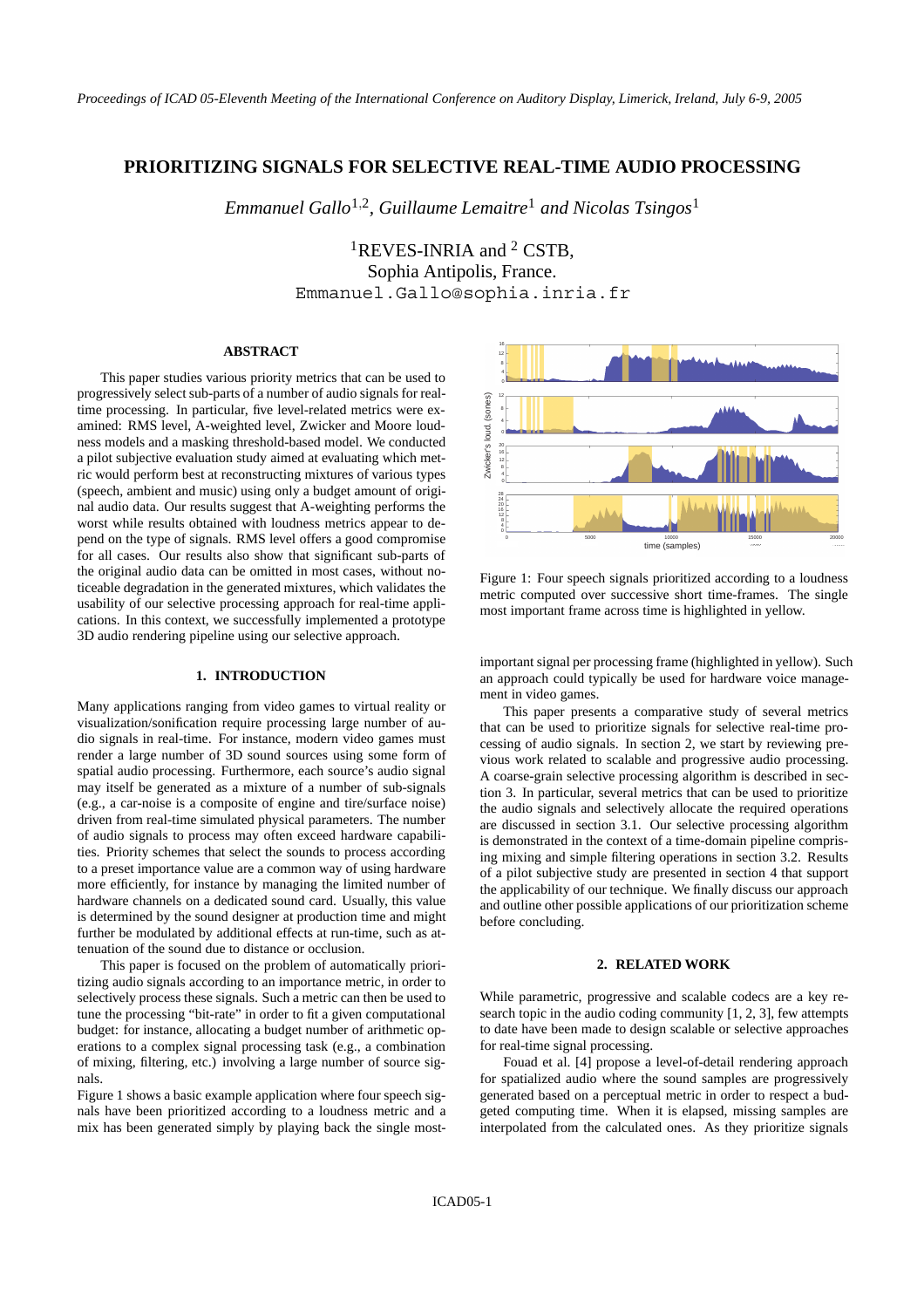according to their overall energy, such a scheme will fail at capturing large energy variations through time within the signal itself.

Wand and Straßer [5] proposed a multi-resolution approach to 3D audio rendering. At each frame of their simulation, they use an importance sampling strategy to randomly select a sub-set of all sound sources to render. However, their importance sampling strategy also does not account for the variations in signal intensity. Such effects might be much more significant (factors of 10 or more can be easily observed on speech signals for instance) than variations in the control parameters such as distance attenuation, etc. since the latter usually vary smoothly and slowly through time (except for very near-field sources).

In a previous work [6], we proposed a framework for 3D audio rendering of complex virtual environments in which sound sources are first sorted by an *importance* metric, in our case the *loudness level* of the sound signals. We use pre-computed descriptors of the input audio signals (e.g., energy in several frequency bands through time) to efficiently re-evaluate the importance of each sound source according to its location relative to the listener. Hence, loudness variations within the signals are properly accounted for. The priority metric was used to determine inaudible sources in the environment due to auditory masking and group sound sources to optimize spatialization. This paper extends this approach by comparing several priority metrics and their subjective effect on selective processing of audio signals even for cases where removed sub-parts of the signals are above masking threshold.

Other scalable approaches based, for instance, on modal synthesis, have also been proposed for real-time rendering of multiple contact sounds in virtual environments [7, 8, 9]. Similar parametric audio representations [1, 2] also allow for scalable audio processing (e.g. pitch shifting or time-stretching, frequency content alteration, etc.) at limited additional processing cost, since only a limited number of parameters are processed rather than the full Pulse Code Modulation (PCM) audio data. However, this approach might imply real-time coding and decoding of the sound representations. As parametric representations are not widely standardized and commonly used in interactive applications, available standard hardware decoders do not usually give access to the coded representation in a convenient form for the user to further manipulate. Eventhough processing in coded domain might be achieved through modified software implementation of standard audio codecs (e.g. MPEG-1 layer 3, MPEG-2 AAC) [10], the overhead due to partial decoding would probably be overwhelming for a real-time application handling many signals.

### **3. SELECTIVE AUDIO PROCESSING**

We propose a coarse-grain selective audio processing framework that can be separated into two steps : 1) we assign a priority to each frame of the input signals and 2) we select the frames to process by decreasing priority order until our pre-specified budget is reached. Remaining frames are simply discarded from the final result. Both steps are applied at each processing frame to produce a frame of processed output signal. The following sections detail both steps.

#### **3.1. Priority metrics**

In our approach, as well as others we described in section 2, processing management is driven by a given importance metric. The choice of this metric is then a crucial step: the audibility of the



Figure 2: Several priority metrics calculated for an example speech signal using 3 ms-long frames.

artefacts introduced by any processing optimizations will depend on its quality.

Loudness seems a good candidate since it has been shown to be closely related to masking phenomena [11, 12]. Using loudness as an importance metric might hence allow important maskers to be processed first. But one can imagine that weighting may be more efficiently performed on the basis of more cognitive aspects. For instance, in the context of a collision avoidance experimental setup, Robert Graham [13] noticed that faster braking reaction times were measured when drivers were warned by car horns sounds, even if they were less loud than other tested sounds. There is a vast literature aiming at building psychoacoustic relationships between acoustic parameters of a sound and its so-called *urgency* (see Stanton and Edworthy [14] and [15] for an overview). Derivations of these urgency metrics may form a more cognitive-founded importance metric.

As a starting point, this paper examines the ability of several levelrelated metrics to optimize audio processing. In particular, we evaluated the following importance metrics:

- 1. RMS level, expressed in dB SPL,
- 2. *A*-weighted level, expressed in dBA [16],
- 3. Moore, Glasberg & Baer's loudness level [17], expressed in *phons*, calculated assuming a stimulus is a band-limited noise.
- 4. Zwicker's loudness [18], expressed in *sones*,
- 5. "Masking level" model defined as the level of the source minus a masking-threshold offset, expressed in relative dB (a masking threshold of -3 dB indicates that sounds with a energy weaker than half the energy of the masking sound will be masked), predicted from the *tonality* index of the signal [19, 20]. Tonality index is typically derived from a *spectral flatness measure* and indicates the tonal or noisy nature of the signal [21].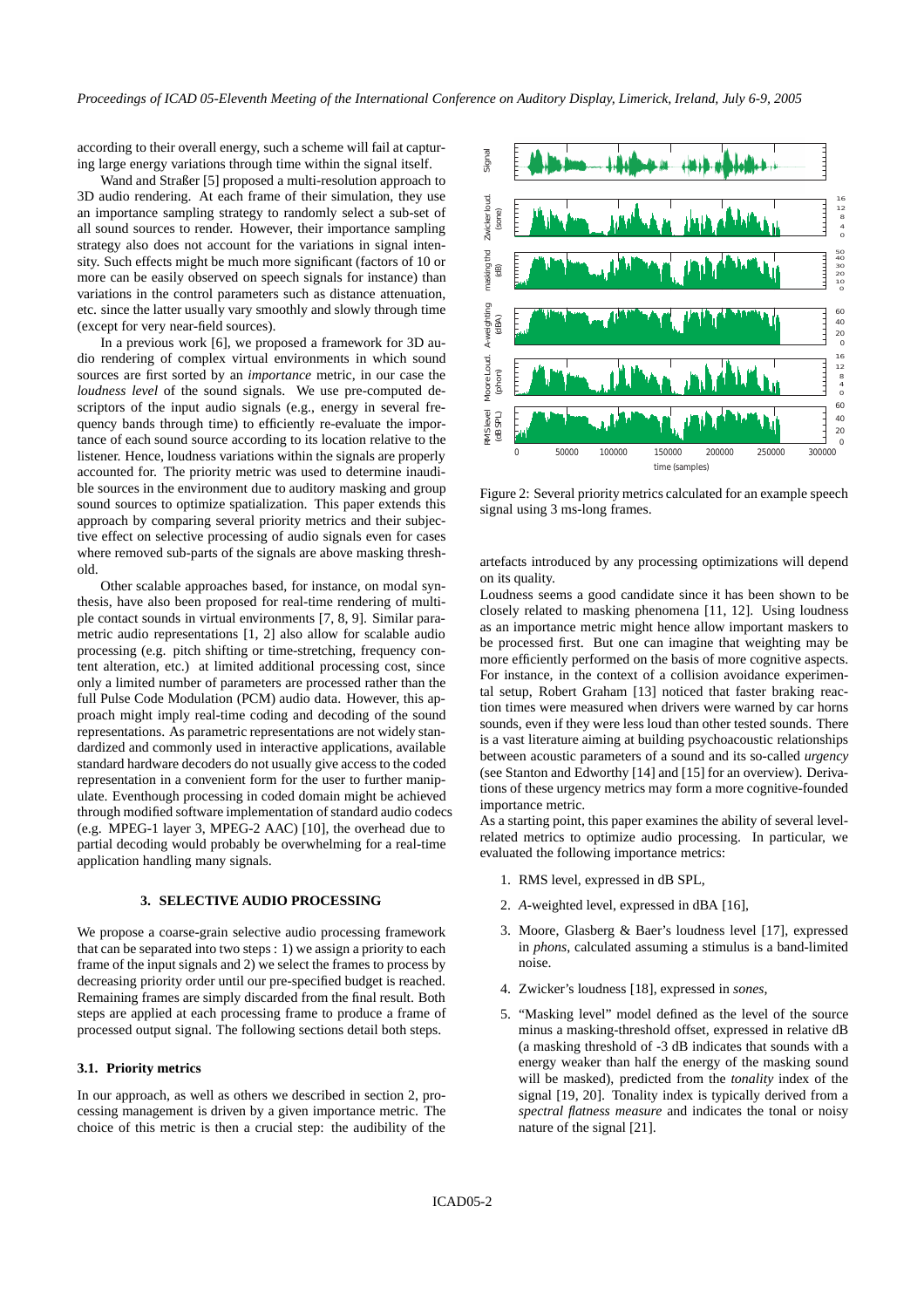Each metric is evaluated for short processing frames along our test signals, typically every 3 to 23 ms (i.e., 128 to 1024 samples at 44.1kHz). Results were not significantly different for the various frame sizes. Smaller frames give better time-resolution and can result in more optimal interleaving of the signals during the processing step. However, frames too short can result in highly degraded audio information since interleaved signals will no longer be recognizable, a problem closely related to the illusion of continuity [22]. Figure 2 shows a comparison of several loudness metrics evaluated on a fragment of speech signal.

Table 1 shows the average rank correlation obtained with various metrics on three different mixtures of speech, ambient and music signals. Rank correlation measures how correlated the orderings obtained with the various metrics are. As can be seen in this table, results appear to be dependent on the type of signals. For speech and ambient sounds, metrics are correlated although not strongly. For the musical mixture, results are more pronounced showing stronger correlation between Zwicker's and Moore's loudness models and very low correlation between loudness models and all the others.

| speech        | Zwicker    | mask.      | <b>Moore</b> | <b>RMS</b> | A-weight.  |
|---------------|------------|------------|--------------|------------|------------|
|               | loud.      | thr.       | loud.        | level      |            |
| Zwicker loud. | 1(0)       | 0.37(0.22) | 0.57(0.29)   | 0.40(0.22) | 0.35(0.23) |
| mask thr.     | 0.37(0.22) | 1(0)       | 0.54(0.22)   | 0.73(0.22) | 0.56(0.31) |
| Moore loud.   | 0.57(0.29) | 0.54(0.22) | 1(0)         | 0.54(0.23) | 0.36(0.21) |
| RMS level     | 0.40(0.23) | 0.73(0.22) | 0.54(0.23)   | 1(0)       | 0.54(0.31) |
| A-weight.     | 0.35(0.23) | 0.56(0.31) | 0.36(0.21)   | 0.54(0.31) | 1(0)       |
| ambient       | Zwicker    | mask.      | Moore.       | <b>RMS</b> | A-weight.  |
|               | loud.      | thr.       | loud.        | level      |            |
| Zwicker loud. | 1(0)       | 0.40(0.18) | 0.44(0.18)   | 0.42(0.19) | 0.37(0.17) |
| mask thr.     | 0.40(0.18) | 1(0)       | 0.48(0.17)   | 0.51(0.18) | 0.35(0.18) |
| Moore loud.   | 0.44(0.18) | 0.48(0.17) | 1(0)         | 0.47(0.17) | 0.37(0.17) |
| RMS level     | 0.42(0.19) | 0.51(0.17) | 0.47(0.17)   | 1(0)       | 0.33(0.18) |
| A-weight.     | 0.37(0.17) | 0.35(0.17) | 0.37(0.17)   | 0.33(0.18) | 1(0)       |
| music         | Zwicker    | mask.      | Moore.       | <b>RMS</b> | A-weight.  |
|               | loud.      | thr.       | loud.        | level      |            |
| Zwicker loud. | 1(0)       | 0.05(0.12) | 0.42(0.12)   | 0.04(0.11) | 0.03(0.10) |
| mask thr.     | 0.05(0.11) | 1(0)       | 0.04(0.11)   | 0.42(0.09) | 0.40(0.10) |
| Moore loud.   | 0.42(0.12) | 0.04(0.11) | 1(0)         | 0.02(0.10) | 0(0.10)    |
| RMS level     | 0.04(0.11) | 0.42(0.10) | 0.02(0.10)   | 1(0)       | 0.36(0.10) |
| A-weight.     | 0.03(0.10) | 0.40(0.10) | 0(0.10)      | 0.36(0.10) | 1(0)       |

Table 1: Rank correlation matrices for three test mixtures of speech, ambient and musical signals. Rank correlation was calculated using Spearman's formula [23] and averaged over all frames of the mixture. Its variance across frames is also given in brackets.

#### **3.2. Selective processing algorithm**

Our budget allocation algorithm is designed for real-time streaming applications. Hence, it has to be efficient and has to find a solution locally at each processing frame. To do this, the importance of each frame of the signal is evaluated and until our computational budget is reached, the algorithm selects which sub-parts of the signals should be processed, by decreasing priority value, using a greedy approach (i.e, taking the best immediate, or local, solution). An example is shown in Figure 1. The result is thus constructed as an interleaved mixture of the most important frames in all signals. To avoid artefacts during the reconstruction step, an overlap-add method (3ms frames with 10% overlap) was used. Another example is shown in Figure 3. Selected frames for different budgets are highlighted. As can be seen in the figure, our approach directly accounts for any sparseness in the mix by removing input frames below audibility threshold from the final mix. This might already result in a significant gain. For the various mixtures we used (ambient sounds, music and speech), we estimated that 0.7% to 33% of the input frames could be trivially removed (0.7% for ambient sounds, 24.5% for music and 33% for speech).

To improve the frequency resolution of our approach, we can further evaluate the priority metric for a number of sub-bands of the signals. In our experiments, we used four sub-bands corresponding to 0-500 Hz, 500-2000 Hz, 2000-8000 Hz, 8000-22000 Hz and treated each sub-band as if it were an additional input sound signal to prioritize. This would be typically useful for applications performing some kind of sub-band correction of the audio signal (e.g., equalizers). The required band-pass filtering can then be performed only on the selected sub-parts of the signal.

#### **3.3. Integration within a real-time processing framework**

Although most of the level-related priority metrics we used cannot be directly evaluated in real-time for large numbers of audio streams, they can be efficiently computed from additional descriptors stored with the audio data, in a manner similar to [6]. Loudness information, in particular, can be retrieved from precomputed loudness tables, energy levels and tonality indices stored with each corresponding frame of input audio data. This information may also be stored for several sub-bands of the signal. Such an approach allows us to further modulate the importance value in real-time depending on various other effects affecting the signal during the simulation. This necessary information is quite compact (typically about 1 to 4 Kb/sec of input audio data) and can be interleaved with standard PCM audio data for streaming or kept resident in memory for random access while the PCM data is streamed on-demand.

Our coarse-grain selective algorithm integrates well within standard time-domain audio processing pipelines. We evaluated it in the context of a 3D audio processing application for virtual reality. In this case, the signals of each virtual sound source undergo filtering and resampling operations to simulate propagation effects (atmospheric scattering, occlusion, Doppler shift, etc.) and binaural hearing (e.g., HRTF filtering) before being combined to produce the final mix. We implemented a scalable 3D audio processing pipeline implementing these effects using time-domain resampling and attenuation over several sub-bands of each source signal, computed using second-order biquad filters. Using our selective pipeline, we were able to process the signals using a budget number of operations resulting in a computing speed-up directly proportional to the selected budget. As sources of decreasing priority are processed, a complementary solution is to simplify the operations (for instance, using linear resampling instead of better quality spline-based resampling) rather than maintain high-quality processing for all selected frames and simply drop low priority frames. Example movie files demonstrating the approach are available at:

http://www-sop.inria.fr/reves/projects/scalableAudio/.

### **4. PILOT SUBJECTIVE EVALUATION**

In order to evaluate subjective differences between the various metrics we ran a pilot evaluation study described in the following sections.

### **4.1. Experimental conditions**

**Subjects:** 18 subjects (10 women and 8 men, 19 to 48 years old) volunteered as listeners. All reported normal hearing. Most of them were computer scientists, very few with any experience in acoustics or music practice. None of them was familiar with audio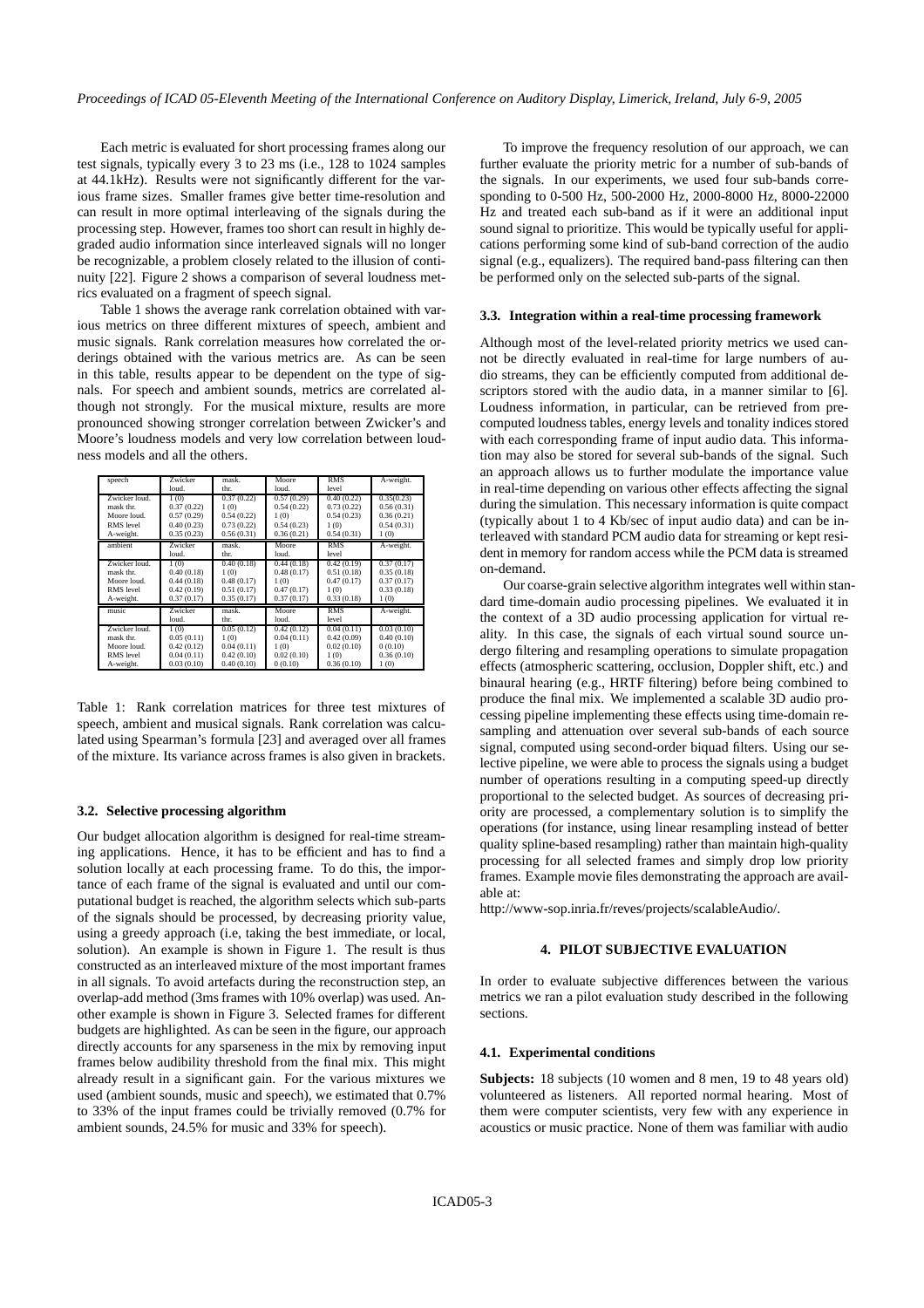

Figure 3: (a) Loudness values (using Zwicker's loudness model) through time for the 17 tracks of a musical mix. Each track was selectively filtered and processed into 4 frequency sub-bands resulting in 68 signals to prioritize. (b) Priority map showing the first 12.5% most important frames highlighted in red. (c) First 25% most important frames and (d) first 50% most important frames.

coding techniques, nor were regular users of mp3 or other codedaudio standards.

**Stimuli:** Three mixtures of various *types of signals* were generated: 1) a multi-track musical mix, 2) male and female Greek, French and Polish speech and 3) ambient sounds. The mixtures were created respectively from 17, 6 and 4 recordings separated into four sub-bands, resulting in 68, 24 and 16 signals to prioritize. Mixtures were generated at three *resolutions*, selecting the most important frames according to our priority metrics, using only 50%, 25% and 12.5% of the input signal data. Five different priority *metrics* (see section 3.1) were tested. A total of 45 stimuli (3 types of signals \* 3 resolutions \* 5 metrics) were hence created. All signals were presented at CD quality (44.1 kHz sampling rate and 16 bits quantization)<sup>1</sup>.

**Apparatus:** We ran the test on a laptop computer using an inhouse test program (see Figure 4). It was conducted using headphone presentation in a quiet office room. *Sennheiser HD600* headphones were used (diotic listening), calibrated to a reference listening level at eardrum (100 dB SPL). The sounds were stored on the computer hard drive and played through the SigmaTel C-Major integrated sound-board. They were played back at a comfortable level.

**Procedure:** The subjects were given written instructions explaining the task. They were asked to rate the 45 resulting output mixtures relative to the corresponding reference mix. We used the ITU-R<sup>2</sup> recommended *triple stimulus, double blind with hidden reference* technique, previously used for quality assessment of low bit-rate audio codecs [24]. Subjects were presented with three stimuli, R, A and B, corresponding to the reference, the test stimulus and a hidden reference stimulus (the hidden reference was the reference itself, without any alteration)<sup>3</sup>. Test stimuli were presented to each subject in a different (random) order. The hidden reference was randomly assigned to button A or B. Our test program automatically kept track in an output log file of the presentation order and the marks given respectively to the stimulus and the hidden reference signal for each test. The output of the procedure was then two scores: one for the hidden reference, and one the for the test stimulus. After the ITU-R standard, the judgment value used for further analysis was the difference between the scores of the hidden reference and test stimulus. Hence, a value of zero indicates than no difference was perceived between the reference and the test sound. A positive score indicates that an annoying difference was heard between the test sound and the reference sound, and a negative score indicates that the test sound was better rated than the reference sound.



Figure 4: Snapshot of the interface designed for our listening tests.

Subjects could switch between the three stimuli at any time during playback by pressing the corresponding buttons on the interface (see Figure 4). They were asked to rate differences between each test stimuli (A and B) and the Reference from "imperceptible" to "very annoying", using a scale ranging from 5.0 to 1.0 (with one decimal) [25].

After the test, subjects were invited, during a semi-guided interview, to describe the differences that they heard between the processed and the original sounds.

#### **4.2. Analysis**

**Correlations between the subjects:** All subjects raw judgments were significantly correlated ( $p < 0.01$ ) except for one who was removed from further analysis. After removing this subject, the correlation coefficients ranged from 0.38 to 0.92.

**Analysis of variance:** A three-way analysis of variance was performed over the judgments (repeated design). Results are given in Table 2. The experimental factors affecting the judgments are: *S*: subjects,  $R$ : resolution,  $M$ : metric and  $T$ : type of signals. All principal effects are significant (resolution: F(2,32)=195.0, p corrected  $< 0.01$ ; metric: F(4,64)=16.3, p corrected  $< 0.01$ ; type of signal:  $F(2,32)=41.1$ , p corrected  $< 0.00$ ). Only the interactions between between *metric* and *type of signals* is significant at the lower threshold  $(F(8,128)=8.6 \text{ p corrected} < 0.01)$ . The principal effects of the experimental factors are depicted in Figure 5

<sup>&</sup>lt;sup>1</sup>The stimuli used for the tests can be found at:

http://www-sop.inria.fr/reves/projects/scalableAudio/ 2International Telecommunication Union

<sup>3</sup>*i.e.,* the subjects did not know which of A or B was the actual test or the reference.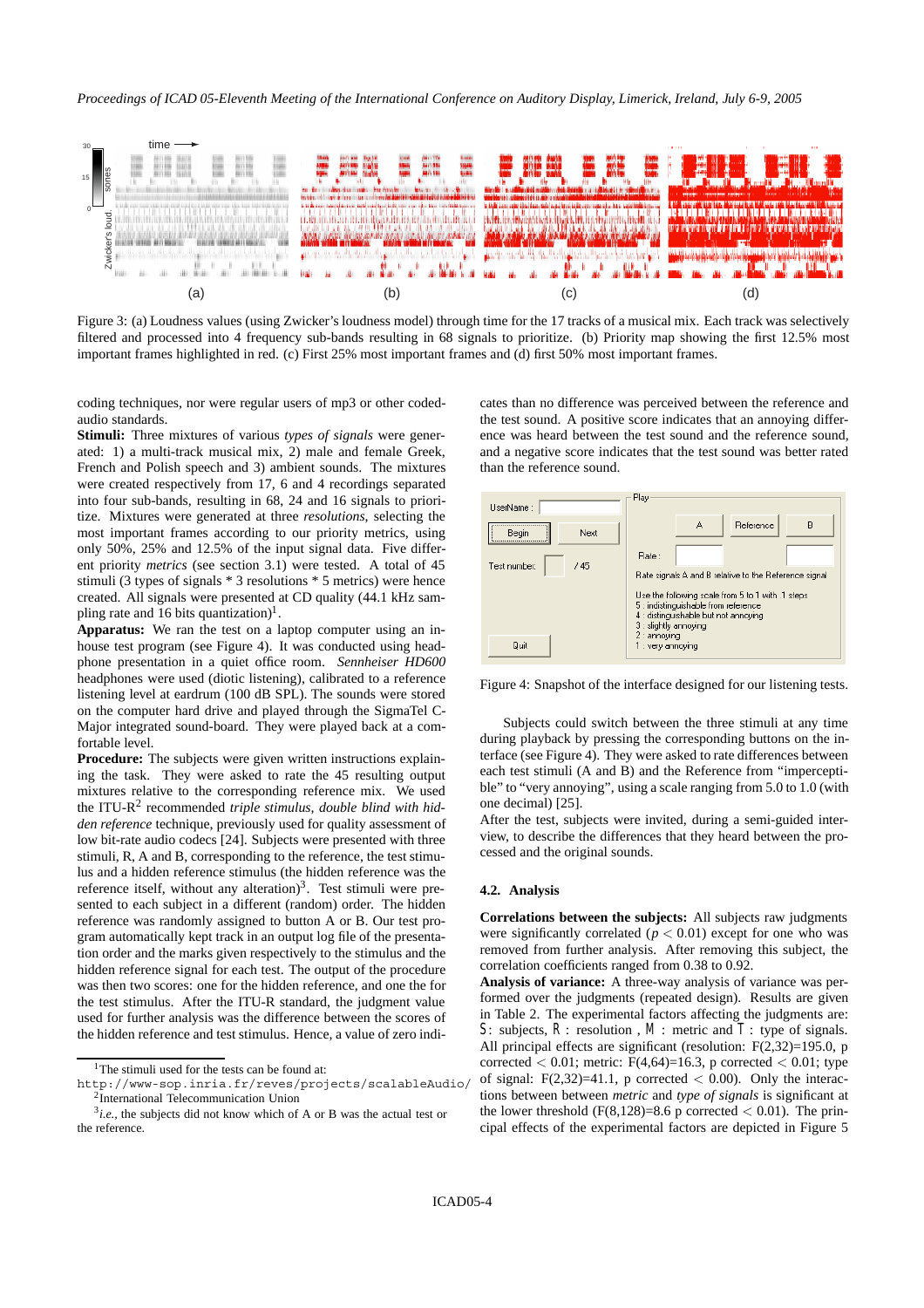*Proceedings of ICAD 05-Eleventh Meeting of the International Conference on Auditory Display, Limerick, Ireland, July 6-9, 2005*

| Source                                              | df  | Sum of  | Mean    | F-value | p cor.                    |  |  |  |
|-----------------------------------------------------|-----|---------|---------|---------|---------------------------|--|--|--|
|                                                     |     | squares | squares |         |                           |  |  |  |
| S                                                   | 16  | 139.8   | 8.7     |         |                           |  |  |  |
| R                                                   | 2   | 967.7   | 483.2   | 195.0   | $0.000$ <sup>(**)</sup>   |  |  |  |
| $S^*R$                                              | 32  | 79.4    | 2.5     |         |                           |  |  |  |
| M                                                   | 4   | 23.4    | 5.8     | 16.3    | $0.001$ <sup>(**)</sup> ) |  |  |  |
| $S^*M$                                              | 64  | 23.0    | 0.3     |         |                           |  |  |  |
| $R*M$                                               | 8   | 5.6     | 0.7     | 1.9     | $0.191$ (ns)              |  |  |  |
| $S^*R^*M$                                           | 128 | 48.2    | 0.4     |         |                           |  |  |  |
| T                                                   | 2   | 112.7   | 56.3    | 41.1    | $0.000$ (**)              |  |  |  |
| $S^*T$                                              | 32  | 43.8    | 1.4     |         |                           |  |  |  |
| $R*T$                                               | 4   | 27.5    | 6.9     | 6.8     | $0.0191(*)$               |  |  |  |
| $S^*R^*T$                                           | 64  | 64.7    | 1.0     |         |                           |  |  |  |
| $M^*T$                                              | 8   | 24.5    | 3.0     | 8.6     | $0.010$ <sup>(**)</sup>   |  |  |  |
| $S^*M^*T$                                           | 128 | 45.5    | 0.4     |         |                           |  |  |  |
| $R*M*T$                                             | 16  | 17.2    | 1.07    | 2.8     | $0.115$ (ns)              |  |  |  |
| $S^*R^*M^*T$                                        | 256 | 99.1    | 0.4     |         |                           |  |  |  |
| Total                                               |     | 1722.0  | 2.2     |         |                           |  |  |  |
| df: degree of freedom                               |     |         |         |         |                           |  |  |  |
| p cor.: corrected probability (conservative F-test) |     |         |         |         |                           |  |  |  |
| * $p<0.05$ ; ** $p<0.01$ ; ns: not significant      |     |         |         |         |                           |  |  |  |

Table 2: Anova table for the subjective evaluation

(vertical bars represent the standard deviation).

The bottom graph in this figure clearly shows the effect of the resolution on the average judgments: when 50% of the data are kept, average judgments lay between 0 and 1, almost meeting the requirement for transparency (i.e., no judgment above 1). At 25% resolution, average judgments rise to values between 1 and 2.5, and slide up to more than 3.5 for a resolution of 12.5%. The top graph in the figure indicates that musical signals were, on average, better ranked than the other type of signals (subjects freely mentioned during post-experimental interviews that differences were harder to notice for musical sounds). This indicates that the alterations of the signal produced by the algorithm are less perceptible for musical sounds. The middle graph in the figure represents the effect of the metric on the average judgments. Results were not quite as pronounced, but a first conclusion is that the A-weighting metric leads to the most audible difference between the processed and original sounds. Further understanding is obtained by studying the significant interaction between metric and type of signal, depicted in Figure 6.

The patterns of effects for the metrics are qualitatively identical for both musical and speech signals: A-weighting leads to the worst results, RMS level and Zwicker's loudness model result in the best judgments, Moore's loudness yields to slightly weaker judgments. On the other hand, for ambient sounds, Zwicker's loudness model results in the worst judgments, whereas Moore's loudness model leads the processed sounds to be better evaluated with reference to the original ones. Although, our evaluation was aimed at a totally different purpose, our results share some similarities with the recent paper by Skovenborg and Nielsen [26] that classified twelve loudness models (including several RMS-level metrics, Zwicker loudness and A-weighted level) into four categories. In their experiments, A-weighting was found to perform worst as a loudness metric while no clear advantage was found



Figure 5: Principal effects of the experimental factors. Vertical bars represent standard deviation. The average judgment represents an annoyance level (hidden reference minus stimulus).

for the Zwicker loudness model over RMS-level related metrics. However, we could not test their two new loudness models, which seem to perform best. This would be an interesting future study to conduct.

### **5. DISCUSSION**

Several conclusions can be drawn from this study. First of all, when only 50 % of the original data are used, subjects are almost unable to hear any difference between processed and original mixtures. When only 25 % of the sounds are preserved, average judgments lay between 2.5 and 1 (respectively "slightly annoying" and "perceptible but not annoying"). This indicates that our algorithm can reduce the required number of operations by more than 50 % without dramatically distorting the resulting mixtures (see Figure 7).

Another conclusion is that the judgments seem to be strongly influenced by the type of signal. However, as this variable also integrates several other effects (numbers of signals in the mix, sparseness of the mix, energy distribution in the mix, etc.) it would require further testing.

Nevertheless, differences between original and processed sounds were more difficult to detect for musical sounds. Two hypothesis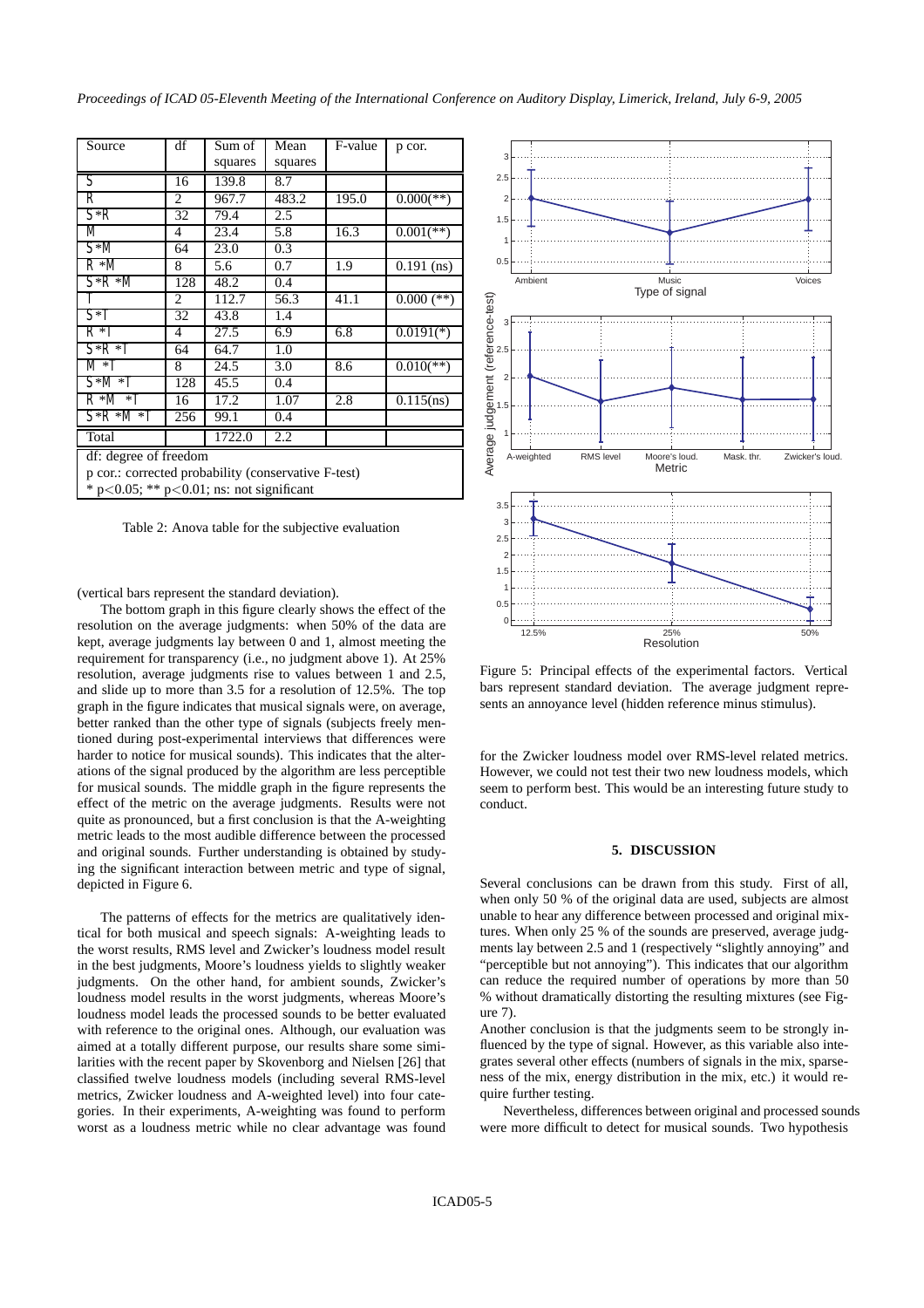

Figure 6: Interactions between the effects of the metric and the type of signal on the average judgments. The average judgment represents an annoyance level (hidden reference minus stimulus).

can be formulated to explain this phenomenon: first of all, due to their nature, musical sounds are more sparse than other sounds. Energy peaks occur at regular rhythmic patterns, and there might a significant amount of low energy frames between these rhythmic accents. In our example, we estimated the sparseness (ratio between silence and signal) of our musical mix to be about 25%, which would make it well suited to our algorithm. However, the speech mixture was found to be much sparser that the ambient mixture (33% vs. less than 1%) although the results for these two cases were rather similar.

Another hypothesis is that the metrics were, in general, better suited to musical sounds.

Comparing loudness models, Zwicker's model leads to better results for speech and musical sounds, while Moore's loudness model performs best for ambient sounds. This is consistent with our implementation of Moore's loudness model for noisy signals (it can be reasonably assumed that ambient sounds are noisier than musical sounds).

These conclusions were confirmed during the interviews of the subjects. Many subjects reported that they used different criteria for the different types of signals. For speech signals, they reported to produce favorable judgments as long as the intelligibility was preserved, although most of the mixture was foreign language to them. For musical sounds, they did not hear any difference until the sounds were drastically distorted. Finally, for ambient sounds, they seem to have performed some kind of "spectral listening"; a typical remark being: "I tried to notice if there was more or less bass/treble". Hence, we can conclude that no metric seems to perform best in all cases but, rather, that the importance metric has to be adapted to the type of signal.

## **6. CONCLUSIONS**

We have presented an approach for coarse-grain selective processing of audio signals. Several level-related metrics that can be used to drive the selection process were compared showing significant difference between the various metrics in terms of the ordering



Figure 7: Averaged judgments for the three test mixtures and for three levels of detail. When only 50% of the input audio data was used, the resulting mixture was highly rated regardless of the stimuli.

induced on the signals. A pilot subjective evaluation study suggests that A-weighting does not perform as well as the other metrics at prioritizing the sound signals. While RMS level appears as a good compromise, other metrics, loudness in particular, can yield to better results depending on the type of signals. Our selective processing approach integrates well within standard audio processing pipelines and can be used to reduce the necessary operations by 50% while remaining near-transparent or 75% with an acceptable degradation of the perceived quality.

As future work, we would like to explore extensions to finergrain processing by combining our selection scheme with parametric audio coders or alternate representations for audio signals.

We believe that proposing and evaluating more sophisticated priority metrics is of primary interest for a wide range of applications including memory/resource management (e.g. 3D hardware voices, streaming from main storage space), real-time masking evaluation [6], on-the-fly multi-track mixing [27], dynamic coding and transmission of spatial audio content and more generally for computational auditory scene analysis.

### **7. ACKNOWLEDGEMENTS**

The authors would like to thank the anonymous reviewers for their useful comments. This research was supported in part by the 2 year RNTL project OPERA, co-funded by the French Ministry of Research and Ministry of Industry. http://www-sop.inria.fr/reves/OPERA.

### **8. REFERENCES**

- [1] B. L. Vercoe, W. G. Gardner, and E. D. Scheirer, "Structured audio: Creation, transmission, and rendering of parametric sound representations," in *Proceedings of IEEE*, may 1998, vol. 86, pp. 922–939.
- [2] H. Purnhagen, "Advances in parametric audio coding," in